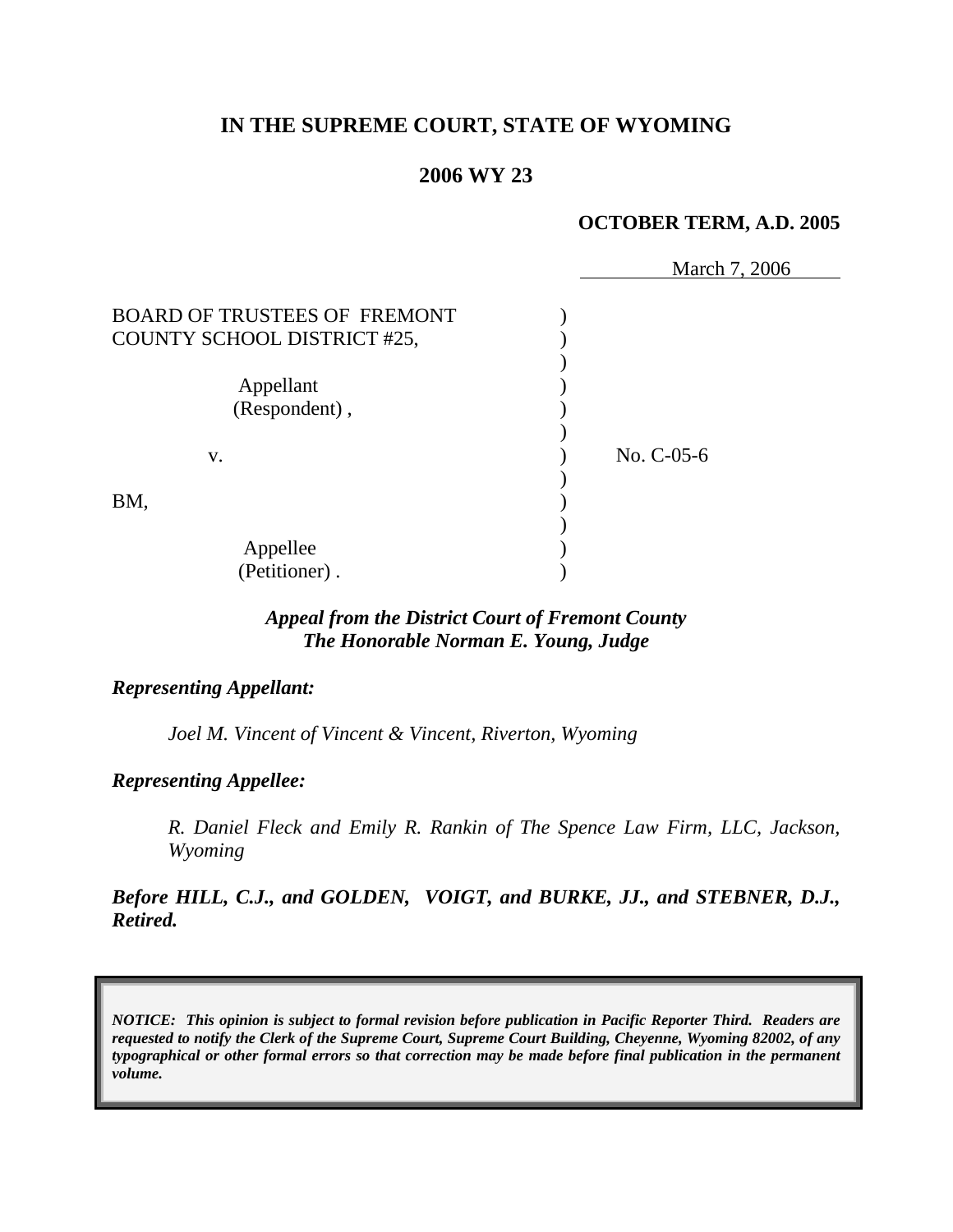### **HILL, Chief Justice.**

[¶1] BM was expelled from Riverton High School by the Board of Trustees of Fremont County School District #25 for violations of Wyo. Stat. Ann.  $\S\S 21-4-305(a)^1$  $\S\S 21-4-305(a)^1$  $\S\S 21-4-305(a)^1$  and 21-4- $306(a)(v)^2$  $306(a)(v)^2$  (LexisNexis 2005). The expulsion order was suspended subject to a ten-day "in school suspension" and a requirement that he sign and abide by a "Behavior Contract." BM filed a petition of review with the district court, which was reversed. The district court concluded that the Board had failed to comply with the statutory procedural requirements of Wyo. Stat. Ann. §  $16-3-107(b)(iv)^3$  $16-3-107(b)(iv)^3$  $16-3-107(b)(iv)^3$  (LexisNexis 2005), and that there was insufficient evidence to support the Board's determination that BM's conduct constituted a violation of the cited statutes. The Board appeals the district court's judgment. Since the commencement of these proceedings, BM has served his sentence of

#### <span id="page-1-0"></span> 1 **§ 21-4-305. Suspension or expulsion; authority; procedure.**

(a) The board of trustees of any school district may delegate authority to disciplinarians chosen from the administrative and supervisory staff to suspend any student from school for a period not to exceed ten (10) school days. In addition, the board of trustees shall, subject to the case-by-case modification permitted by this subsection, require the district superintendent to expel from school for a period of one (1) year any student determined to possess, use, transfer, carry or sell a deadly weapon as defined under W.S.  $6-1-104(a)(iv)$  within any school bus as defined by W.S.  $31-7-102(a)(x)$  or within the boundaries of real property used by the district primarily for the education of students in grades kindergarten through twelve (12). The superintendent with the approval of the board of trustees may modify the period of expulsion on a case-by-case basis based upon the circumstances of the violation. Upon a violation of this subsection and following notice and hearing requirements of this section, the superintendent shall notify the district attorney of the violation together with the specific act in violation of this subsection and the name of the student violating this subsection. Nothing in this subsection prohibits a district from providing educational services to the expelled student in an alternative setting.

#### <span id="page-1-1"></span>2 **§ 21-4-306. Suspension or expulsion; grounds.**

(a) The following shall be grounds for suspension or expulsion of a child from a public school during the school year:

. . . . (v) Possession, use, transfer, carrying or selling a deadly weapon as defined under W.S. 6-1-104(a)(iv) within any school bus as defined by W.S.  $31$ -7-102(a)(xl) or within the boundaries of real property used by the district primarily for the education of students in grades kindergarten through twelve (12).

# <span id="page-1-2"></span>3 **§ 16-3-107. Contested cases; general procedure.**

- (a) In any contested case, all parties shall be afforded an opportunity for hearing after reasonable notice served personally or by mail. . . .
- (b) The notice shall include a statement of:

. . . .

(iv) A short and plain statement of the matters asserted. If the agency or other party is unable to state the matters in detail at the time the notice is served, the initial notice may be limited to a statement of the issues involved, and thereafter upon application a more definite and detailed statement shall be furnished.